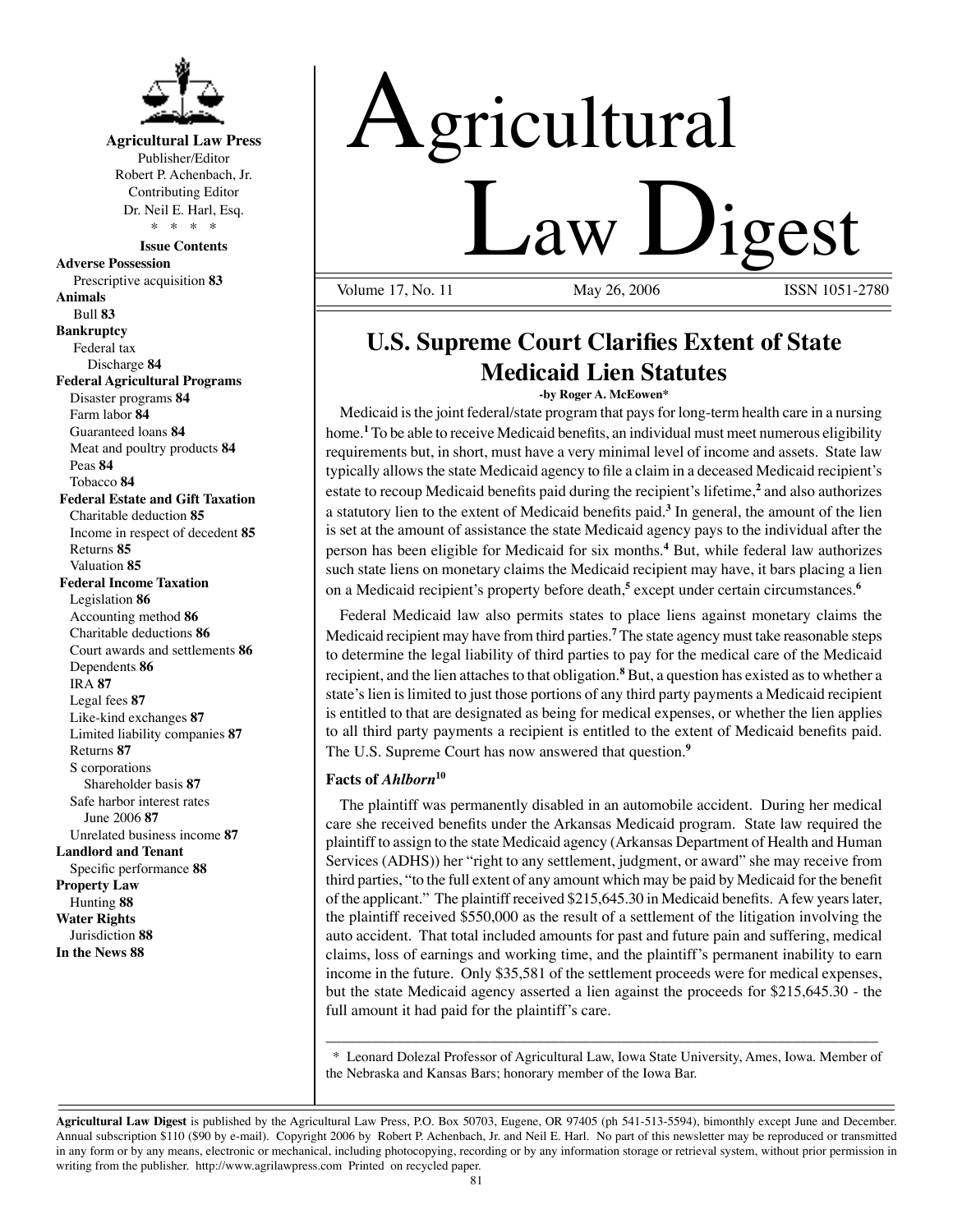The plaintiff sought a declaratory judgment that the state Medicaid agency could only recover \$35,581, the portion of the settlement that represented her claim to medical expenses. The plaintiff reasoned that the state's Medicaid recovery was limited to third-party payments for health care services. To do otherwise, the plaintiff claimed, would violate federal Medicaid law, which ensures that a Medicaid recipient's property will not be depleted during the recipient's life by a state seeking reimbursement for its medical assistance.**<sup>11</sup>** ADHS argued that its lien did not conflict with the federal law, because the plaintiff's third party settlement was not her "property" until the state was fully reimbursed for all funds expended on medical care. The trial court agreed with the state,**<sup>12</sup>**but the United States Court of Appeals for the Eighth Circuit reversed.**<sup>13</sup>**According to the Eighth Circuit, while the federal statutory scheme required the plaintiff to assign her rights to recover from third parties for the costs of medical care and services incurred as a result of the accident, it also protected her other property from recovery by the state. The Eighth Circuit sent the case back to the trial court with directions to enter a judgment for ADHS in the amount of \$35,581.47, the amount

#### **The Supreme Court's Opinion**

of the settlement allocated for medical care.

ADHS asked the U.S. Supreme Court to hear the case. They agreed to do so in the fall of 2005,**<sup>14</sup>**and have now unanimously agreed with the Eighth Circuit, holding that the federal Medicaid law did not authorize the state to assert a lien on the plaintiff's settlement in an amount exceeding the \$35,000 for medical care, and that the federal anti-lien provision actually barred the state from doing so.**<sup>15</sup>**The Court pointed out that the portion of the federal Medicaid statute that allows states to condition Medicaid eligibility on assigning to the state rights to payment for medical care from a third party meant precisely what it stated – that the right of ADHS to payments from third parties was limited to payments for medical care and did not include rights to other types of payments such as lost wages. In addition, the federal anti-lien provision which bars states from asserting a lien against a Medicaid recipient's property (except under the conditions mentioned above) precluded attachment or encumbrance of any part of the plaintiff's settlement that was not designated as being for medical payments. ADHS characterized the plaintiff's settlement as not her "property" in an attempt to avoid application of the federal anti-lien statute. The Court disagreed, pointing out that the settlement was "received from a third party" (as required by federal law for a state lien to apply) only upon being reduced to proceeds in the plaintiff's possession. As such, the proceeds never belonged to the state. Likewise, the Court reasoned that the state's argument that the plaintiff lost her property rights in the proceeds the moment she applied for medical assistance was inconsistent with the creation of statutory lien on those proceeds. ADHS, the Court pointed out, would not need a lien if the settlement proceeds belonged to ADHS.

#### **Impact on State Lien Statutes**

The Supreme Court's opinion in *Ahlborn*,<sup>16</sup> would appear to have no direct impact on some state lien statutes. For example,

the Kansas lien statute**<sup>17</sup>**appears to conform to the federal requirements and limits the lien to the amount of assistance the state Medicaid agency pays after the expiration of six months from the date the Medicaid recipient becomes Medicaid-eligible. However, other state Medicaid lien statutes may now be at least partially invalidated. For instance, while the Iowa statute**<sup>18</sup>** appears to limit the state's lien to claims a Medicaid recipient has against third parties to the extent of Medicaid benefits paid to the recipient - "… the department shall have a lien, to the extent of those payments [i.e., Medicaid benefits paid to the recipient], upon all monetary claims which the recipient may have against third parties….", additional language in the same statute providing that, "…A settlement, award, or judgment structured in any manner not to include medical expenses or an action brought by a recipient or on behalf of a recipient which fails to state a claim for recovery of medical expenses does not defeat the department's lien if there is any recovery on the recipient's claim.", would appear to extend the state's lien to amounts a Medicaid beneficiary is entitled to that are not for medical care. If that is the case, the statute is invalid to the extent it gives the state a right to assert a lien on third party payments that are not for medical care. Consequently, it appears that the Iowa provision (and any other state statute with similar language) will now need to be amended in accordance with the Supreme Court's ruling. 

#### **Footnotes**

1 42 U.S.C. § 1396 *et seq.* The states are not required to participate in Medicaid, but all of them do. The program is cooperative in nature – the Federal Government pays between 50 percent and 83 percent of the costs the State incurs for patient care and, in return, the State pays its portion of the costs and complies with certain statutory requirements for making eligibility determinations, collecting and maintaining information, and administering the program. 42 U.S.C. § 1396(a).

2 See, e.g., Iowa Code § 249A.5; Kan. Stat. Ann. § 39-  $709(g)(2)$ .

<sup>3</sup> For example, under Iowa law, the lien applies to all monetary claims which the Medicaid recipient may have against third parties. Iowa Code § 249A.6. Under Kansas law, the lien can be filed against the Medicaid recipient's real property (typically the recipient's home) after a determination has been made that the individual cannot reasonably be expected to be discharged from the nursing home to return to their residence. A six-month period of compensated inpatient care at a nursing home, nursing homes or other medical institution constitutes a determination that the Medicaid recipient cannot reasonably be expected to be discharged and return home. Kan. Stat. Ann. § 39-709(g)(4). To "return home" means the Medicaid recipient leaves the nursing home or medical facility and resides for at least 90 days in the home on which the lien has been placed without being readmitted as an inpatient to a nursing medical facility. *Id.* 

<sup>4</sup> See, e.g., Kan. Stat. Ann. § 39-709 $(g)(4)$ . Under Kansas law, the state Medicaid agency must provide notice and an opportunity for a hearing before filing the lien. While the lien